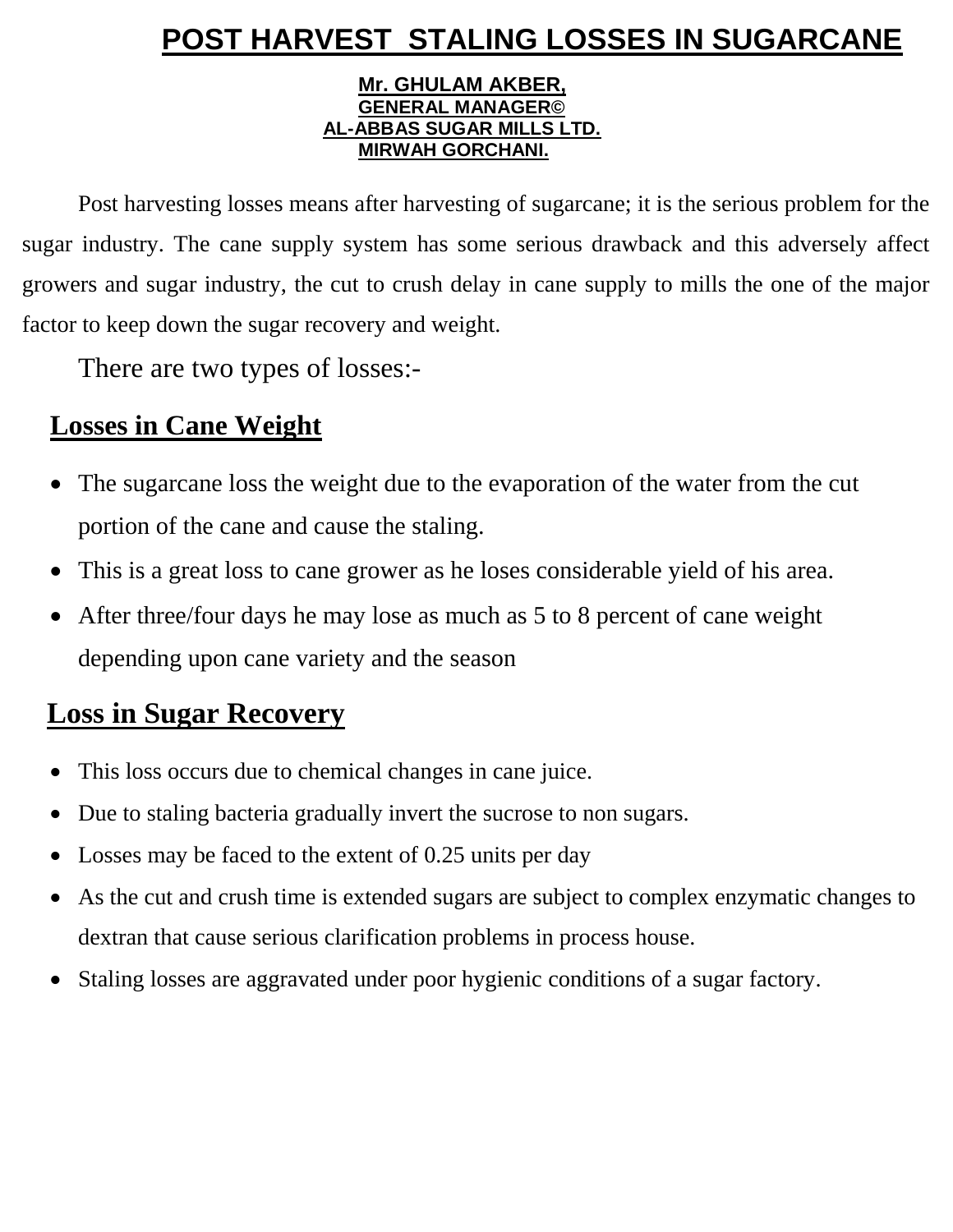# **HOW TO AVOID THE POST HARVESTING LOSSES.**

#### **AGRONOMICAL CONTROL.**

- To cultivate the improved and high sucrose varieties.
- Cultivate the high tolerant temperature and water stress varieties.
- The sugarcane should be free from disease and pest.

### **CONTROL IN FIELD.**

- Reduced the time interval between cut to crush.
- The mature cane should harvested and avoid the immature supply of cane.
- Harvested cane must be covered with trash.
- Harvested cane stored in shed and sprinkle water on it.
- Use the bactericide to killing the bacteria producing dextron.
- Supply the tops trash free cane to mills.
- The harvested cane load in truck/ trolley and cover with Tarpal.

## **PROCUREMENT PROGRAMME.**

- The mills should have to chalk out the indent programme according to their capacity.
- For improving the recovery it is necessary to procure the cane from the nearest area of the mills.
- For better recovery results, avoid to lift cane from far areas.
- Cane should be lifted directly from the field not to be cane field Dikkhas.
- 3-4 days dumped cane at cane field dikkhas mostly staling.
- Practice to procure dumped cane at dikkhas should be avoided.
- We should convey the message to growers not harvest without indent.
- In Cane programme after the due date indent should be cancelled.